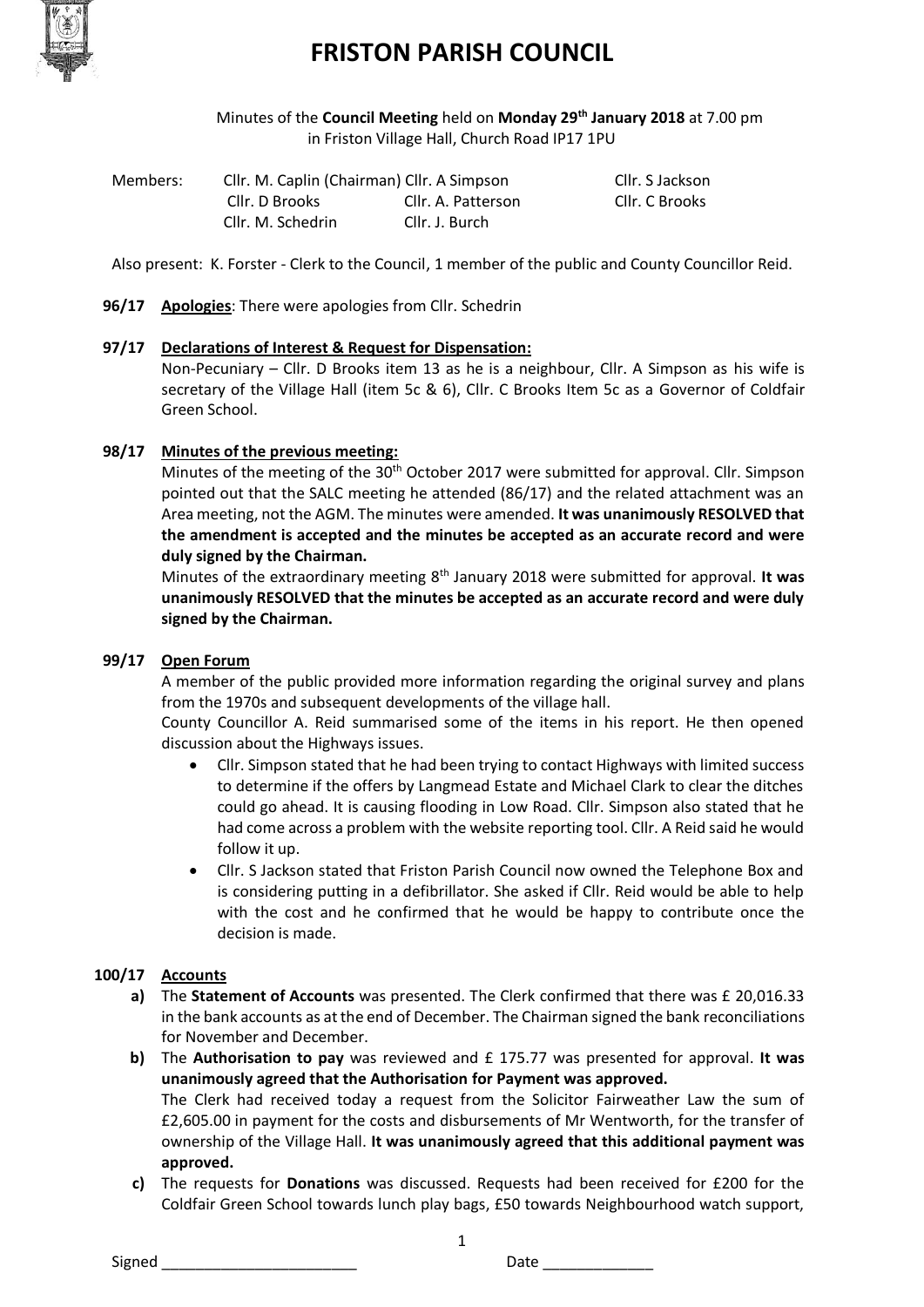

and £187 for Disability Advisory Service. Additionally, there were general requests for donations to the Burial Ground and SARS. There was concern about the amount of money that should be paid from the precept towards these good causes. **It was unanimously resolved that the amount of donations should not be above 10% of the current year's precept.** The Donations policy will be amended to reflect this. For 2017/18 this equated to a total of £677. After discussion, **it was resolved that the following is donated as follows:**

- Coldfair Green School **E200**
- Citizens advice Bureau £50

• Disability Advice Service F100

- Air Ambulance **E50**
- Suffolk Accident Rescue Service £50
- Suffolk Council Accessible Transit £50
- Burial Ground **E175**

Additionally, Cllr. Simpson offered to organise the cutting of hedges for the Burial Ground. Cllr. C Brooks did not take part in the decision or vote.

- **d)** The Clerk explained the proposed role of DPO as the Data Controller and the costs £220 for the first year and £100 subsequently. They are recommended and supported by BDO. **It was unanimously agreed that DPO be appointed as the new Data Protection Officer.**
- **e)** Cllr. Simpson said that the new benches should be installed shortly and that there would be no charge.

## **101/17 Village Hall**

The transfer documents had been signed and were with the solicitor awaiting payment, authorised today.

Cllr. Jackson reported on the working party meeting. It is clear that the relationship between the two groups needs to be formally agreed  $-$  the outline proposal is that the Council is responsible for the fabric of the building (Capital expenditure and major projects) and the Village Hall Committee (VHC) for general day to day expenditure. Cllr. Burch reported on the village hall Committee meeting and said that there needed to be clarification on who makes decisions on what. There had been discussion on the installation of Wi-Fi but the VHC were not convinced that it is necessary at the moment and could only afford to install it (£75) and would look to the Parish Council to pay for the monthly rent.

Work is planned to repair the roof – this will be paid for by the Parish Council as agreed at the previous meeting. Quotations are being sought for the replacement of the front doors. A builder has been contacted to try to determine the source and causes of the damp in the Hall and toilets.

The Clerk is trying to speak with the expert from CAS regarding setting up the agreement between the Village Hall and Committee. The original agreement between Mrs Wentworth and the Parish Council and VHC was a useful starting point.

## **102/17 Annual Parish Meeting.**

**a)** The proposed **newsletter** containing the questions to be discussed at the APM was reviewed and, with a few minor amendments, it was agreed.

The Clerk was requested to investigate using the Post Office to distribute the newsletter up to a total cost of £200.

**b)** The format of the APM was discussed. As there is expected to be a lot of discussion regarding the opportunities facing the village, it was agreed that the individual speakers and representatives of the various groups would be asked to submit a written report for people to take away. The Clerk is to contact the different groups and individuals. **NOTED** Two further letters had been received regarding fencing the green and the offer of land for parking. These will be brought to the APM.

2

Signed \_\_\_\_\_\_\_\_\_\_\_\_\_\_\_\_\_\_\_\_\_\_\_ Date \_\_\_\_\_\_\_\_\_\_\_\_\_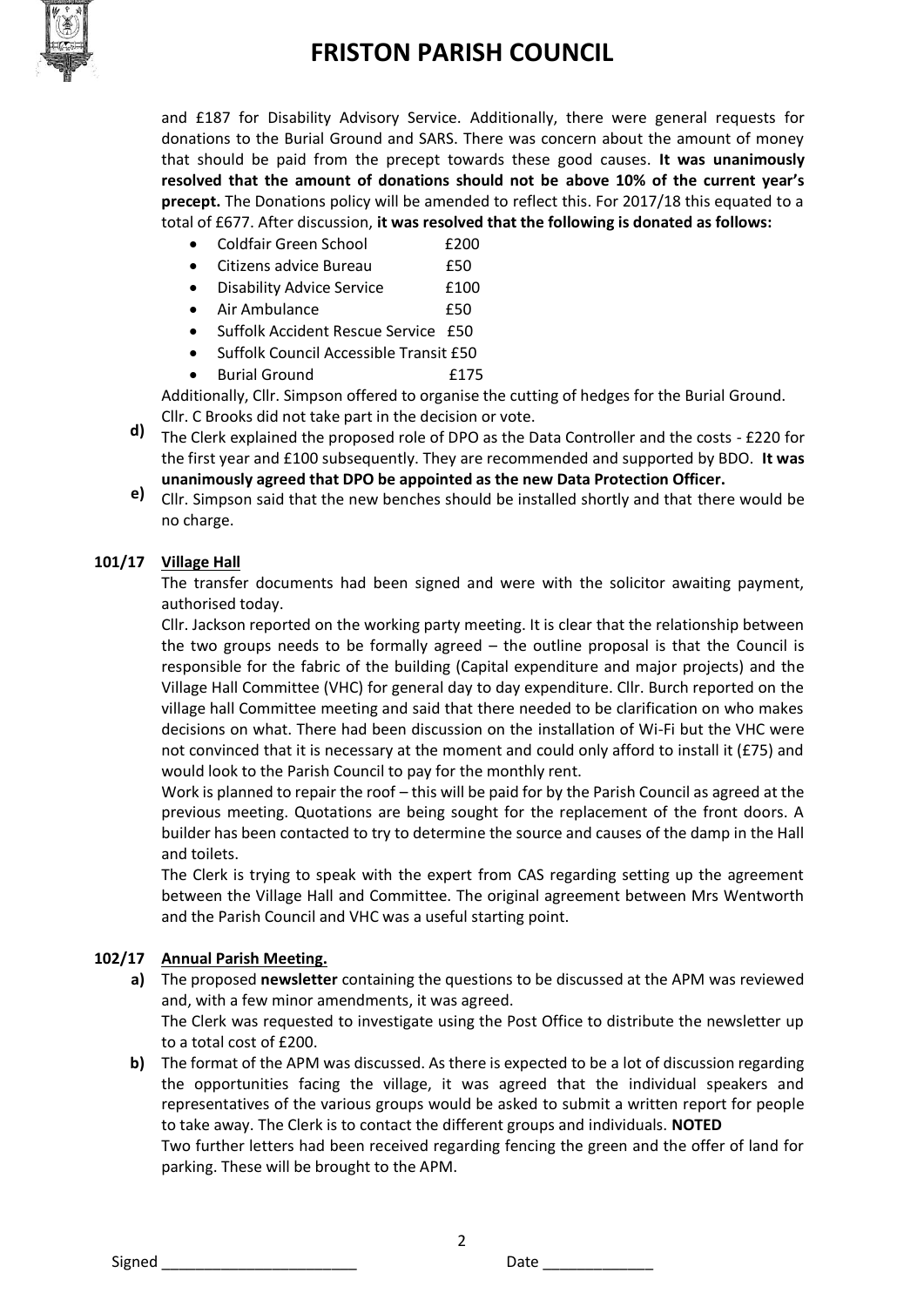

#### **103/17 Telephone Box**

The Telephone Box was now the possession of the Parish Council. The insurance policy had been updated to insure it for £2000. The Asset Register had been changed to reflect the purchase price of £1. **It was unanimously resolved to adopt the amended Asset Register.**

### **104/17 Policies**

- **a)** The new policies were discussed. **It was unanimously resolved to adopt the Equality & Diversity, Model Publications and Training & Development policies.**
- **b)** The Standing Orders, Risk Analysis and Financial Regulations were reviewed and **It was unanimously resolved that no further changes were required to them.**

#### **105/17 Allotments Update**

The amended allotment contract had been reviewed by Cllr. Simpson. A small amendment was requested. This will be made and the new contract lodged with the solicitor. **NOTED**

#### **106/17 Flooding, Footpaths and Highways**

Cllr. Simpson reported that he had contacted Highways regarding the pot holes and received a reply that 5 of them would be repaired before end of February.

The ditch parallel to Church Path (the Flood alleviation ditch) is blocked and causing the road to flood. Cllr. Simpson has reported it.

The Clerk encouraged members and the public to get involved with consultation regarding De-maining the rivers by the Environment agency. This means that they will no longer be responsible for the maintenance and inspection of certain rivers as this will be allocated to the District Council.

Cllr. C Brooks reported that off Mill Lane on the way to Donkey Lane, there is a very overgrown hedge. The new residents have been told that it is Highways responsibility however Highways do not appear to have cut it recently. To be reported **NOTED**

### **107/17 Dates of Meetings**

The agreed dates of meetings for 2018/19 are attached to these minutes.

#### **108/17 Planning Application DC/17/5358/FUL Bridge House, Mill Road**

After review, **it was unanimously agreed that Council supported the application.**

#### **The meeting closed at 9.00 pm.**

### **The next meeting will be on Monday 12th March 2018 after the Annual Parish Meeting in Friston Village Hall.**

3

#### **Karen Forster**

**Clerk to Friston Parish Council,** Orchard House, Chediston Road, Wissett, Halesworth, IP19 0NF

Signed \_\_\_\_\_\_\_\_\_\_\_\_\_\_\_\_\_\_\_\_\_\_\_ Date \_\_\_\_\_\_\_\_\_\_\_\_\_